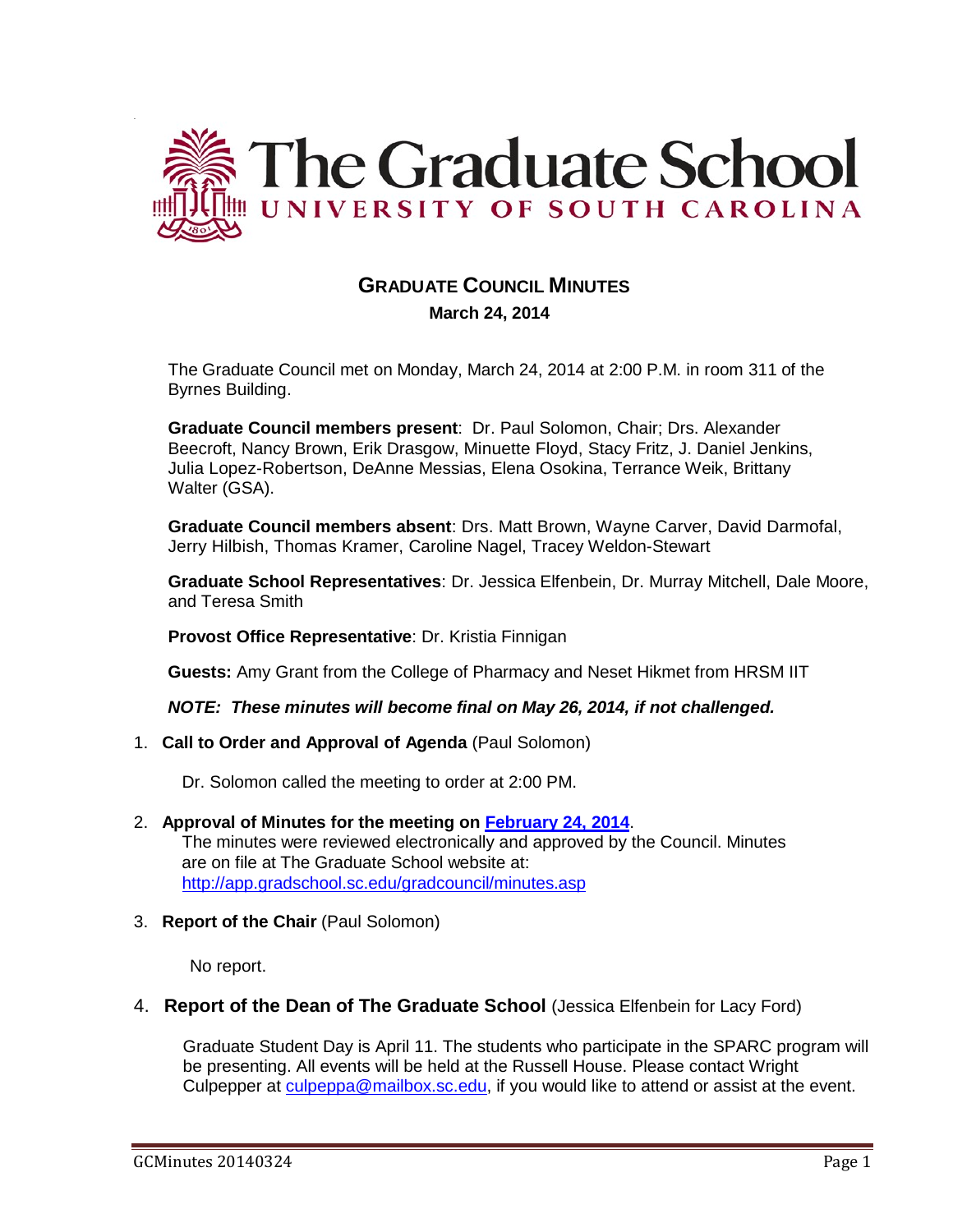## 5. **Report of the Associate Dean / Secretary of the Graduate Council** (Murray Mitchell)

It is time to nominate new Graduate Council members. There are five openings available, and we strive for broad representation from all over campus. Nominees are required to be full graduate faculty, tenured or on a standard tenure track and only one member per department can be considered. If you know someone who is a good candidate, we would like to receive their nomination. If we are successful in recruiting five people, they can be appointed to the positions. However, if there are more than five people qualified and interested in the openings, there will be an election.

There is an internal search underway in the Office of the Provost for a new Vice Provost and Dean of Graduate Studies. The hope is for the successful applicant to begin no later than May 1, 2014.

Dr. Fritz and the Academic Policy and Procedures Committee have created a draft for the procedures to appoint an associate member. It is anticipated that a formal proposal will be presented to the Council at the next meeting.

### 6. **Report of the Graduate Student Association Representative** (Brittany Walter)

Graduate Student Week is April 7 through April 11, 2014. Notification of the events of the week will be sent out via flyer, email and social media.

The Graduate Student Association (GSA) will soon publish an on-going Google Calendar of events.

The GSA office is in the process of relocating from the Russell House to the Graduate School.

The GSA and the Graduate School are working together to sponsor more professional development events for Graduate Students.

Graduate Student Association elections will be held April 14 through April 18, 2014, and Brittany is running for GSA President.

## 7. **Report of the Academic Policy and Practices Committee** (Stacy Fritz)

As mentioned by Dr. Mitchell, the Associate Membership information is anticipated to be presented to Council at the next meeting.

#### 8. **Report of the Committee on 500/600 Level Courses, Distance Education and Special Courses** (Murray Mitchell)

A listing of 500/600 Level Courses was presented to Council. The list was presented to the Council for informational purposes only.

#### HPEB 513 Race, Ethnicity, and [Health: Examining Health Inequalities \(3\)](http://gradschool.sc.edu/facstaff/gradcouncil/2013/HPEB%20513_Redacted.pdf)

This course provides a comprehensive overview of race/ethnicity and health, comparison of health status and health outcomes of different racial/ethnic groups in the US, and possible explanations for inequalities from a behavioral science perspective. [Effective: Spring 2014] [Prerequisites: None]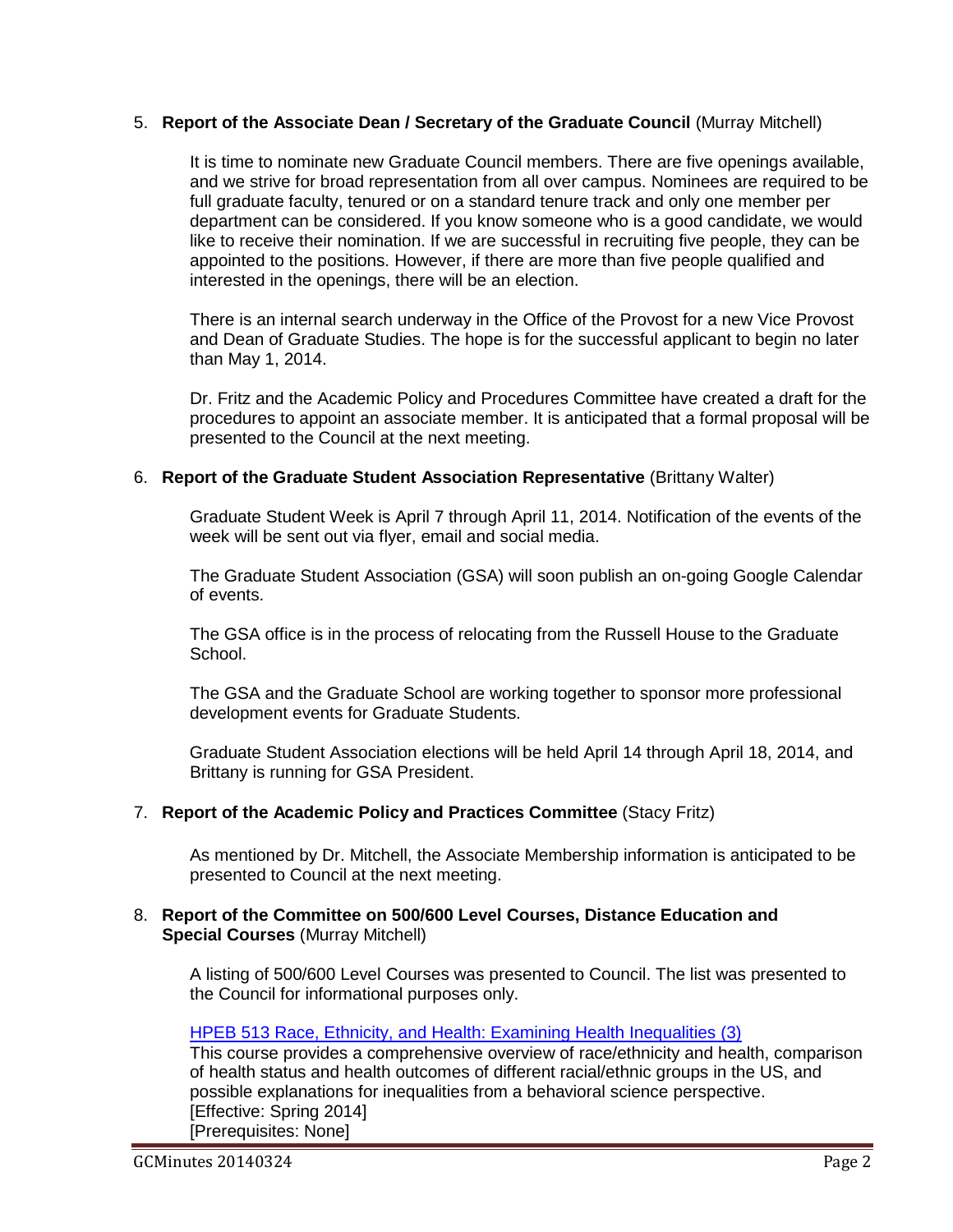## [HPEB J621 Maternal and Child Health \(3\)](http://gradschool.sc.edu/facstaff/gradcouncil/2013/HPEB%20J621_Redacted.pdf)

This course focuses on public health issues, social and behavioral science, policies, programs, and services related to maternal and child health in the United States and other countries. [Effective: Spring 2014]

[Prerequisites: None] [Crosslisted with WGST 621]

## [EDEX 582 Teaching Mathematics to Students at Risk \(3\)](http://gradschool.sc.edu/facstaff/gradcouncil/2013/edex%20582_Redacted.pdf)

Designed for preservice teacher candidates preparing to teach students with disabilities and those struggling with mathematics in K-12 settings. Preservice teachers in this course will expand their knowledge of research, theory, assessment, and evidence-based instructional practices in mathematics. [Effective: Fall 2014] [Prerequisites: EDEX 523 or EDEX 491]

## [EDEX 692 Partnerships in Early Childhood Special Education \(3\)](http://gradschool.sc.edu/facstaff/gradcouncil/2013/EDEX%20692_Redacted.pdf)

Strategies for collaborating and communicating with families and other professionals as members of multidisciplinary teams in Early Intervention and Early Childhood Special Education.

[Effective: Fall 2014] [Prerequisites: EDEX 523]

## [GEOG 535 Hazards Analysis and Planning \(3\)](http://gradschool.sc.edu/facstaff/gradcouncil/2013/geog%20535_Redacted1.pdf)

Examination of the geo-spatial aspects of hazards analysis and planning with specific reference to disaster preparedness, recovery, mitigation, and resilience. [Effective: Fall 2014] [Prerequisites: GEOG 363 and GEOG 530 or equivalents; or permission from the instructor]

## PSYC 522 Psychology [of Early and Middle Adulthood \(3\)](http://gradschool.sc.edu/facstaff/gradcouncil/2013/PSYC%20522%20-%20DED.pdf)

The purpose of the course is to provide a survey of the physiological, social, and cognitive aspects of this segment of the lifespan. Special emphasis will be placed on the impact of the aforementioned domains as to how the individual adult views the world and is viewed by the world.

## [PSYC 523 Psychology of Aging \(3\)](http://gradschool.sc.edu/facstaff/gradcouncil/2013/PSYC%20523%20-%20DED.pdf)

The Psychology of Aging is designed to provide the student with the basic foundation regarding the biological, sociological, and psychological aspects of aging. The basic demographic patterns of the aging population, nationally and internationally, will be discussed along with societal perceptions and misperceptions of the older human adult.

## 9. **Fellowships and Scholarships Committee** (Wayne Carver)

Dr. Floyd reported for Dr. Carver. The committee is in the process of reviewing nominees for the Charles Coker and the Rhude Patterson awards. The recommendations are due March 26, 2014 at 5:00 P.M.

Presidential Fellow selections have been made. Offers were extended to 38 students. The response deadline is April 15, 2014. The College of Education and Hospitality, Retail and Sport Management have Presidential Fellows for the first time.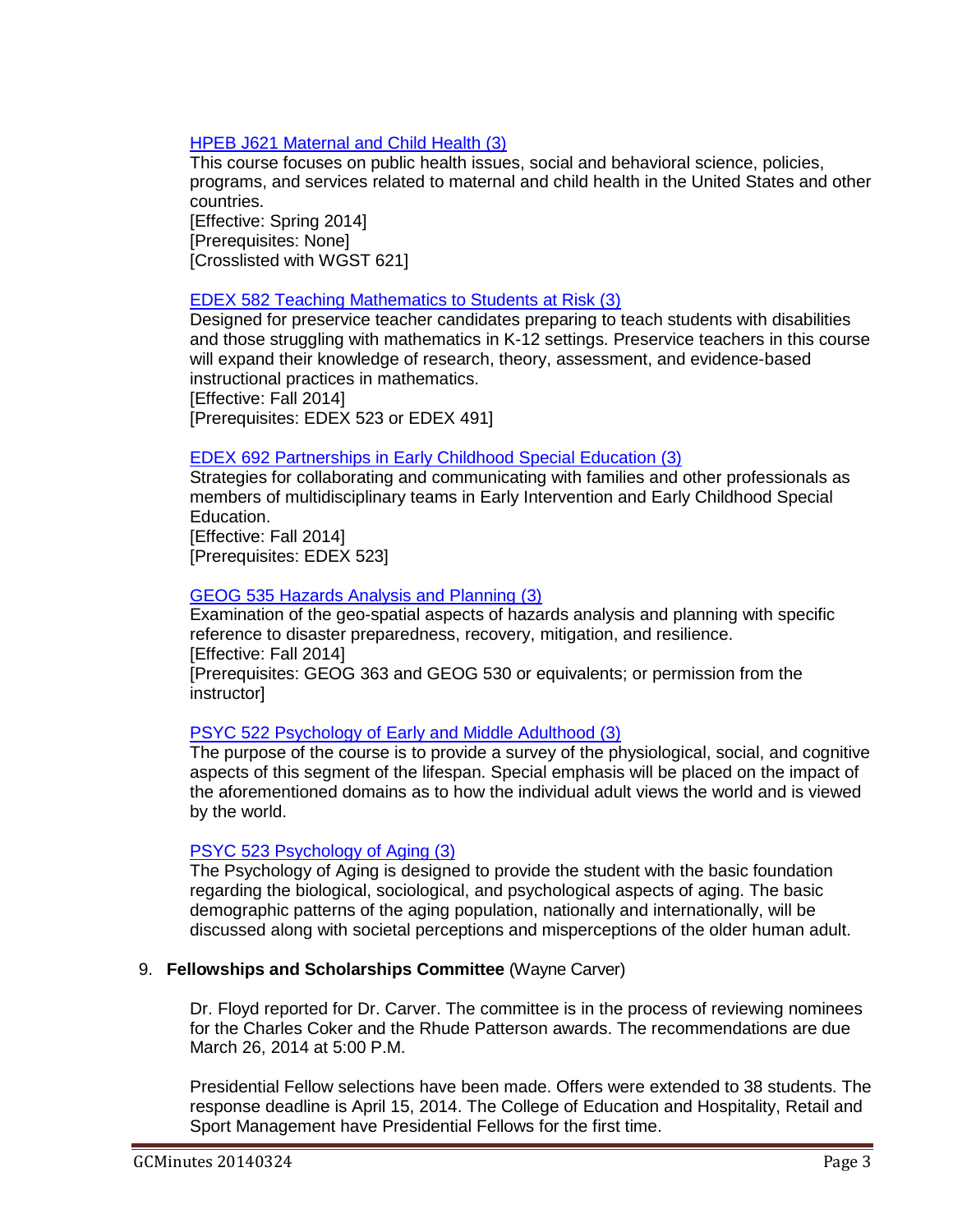## 10. **Report of the Science, Math, and Related Professional Program Committee** (DeAnne Messias)

*Department of Hospitality, Retail and Sport Management* 

Academic Program Actions/Bulletin Change **APPROVED** [Dual Degree Program PharmD/Masters in Health Information Technology \(36\)](http://gradschool.sc.edu/facstaff/gradcouncil/2013/APA%20Dual%20Degree%20Program%20PharmD-MHIT_Redacted.pdf) At the center of every healthcare system is patient safety. Community healthcare professionals are constantly collaborating to improve patient outcomes and decrease errors. Currently, the implementation of new technologies is a target of both healthcare systems and government initiates in order to decrease medication errors in the field. [Effective Fall 2014]

### *Department of Health Promotion, Education, and Behavior*

#### [HPEB J702 Planning Health Promotion Programs \(3\)](http://gradschool.sc.edu/facstaff/gradcouncil/2013/HPEB%20J702%20Planning%20HPPs_Redacted1.pdf)

Course focuses on health promotion planning frameworks; issues in planning, implementing, and evaluating health promotion programs in a variety of settings. [Effective: Spring 2014] [Prerequisites: None]

#### [HPEB J707 Health Promotion Research Methods \(3\)](http://gradschool.sc.edu/facstaff/gradcouncil/2013/HPEB%20J707%20Health%20Promotion%20Research%20Methods_Redacted1.pdf)

Course focuses on research methods applicable to the study of individual and group health behavior and interfaces behavioral theory, research design and method and data analysis/interpretation. [Effective: Spring 2014] [Prerequisites: None]

#### [HPEB J710 Evaluation of Health Promotion Programs \(3\)](http://gradschool.sc.edu/facstaff/gradcouncil/2013/HPEB%20J710%20Evaluation%20of%20Health%20Promotion%20Programs_Redacted2.pdf)

Course focuses on planning and implementation of health education program evaluations. An emphasis is placed on political, practical, and theoretical aspects of evaluation. [Effective: Spring 2014] [Prerequisites: None]

#### [HPEB J711 Applied Health Communication \(3\)](http://gradschool.sc.edu/facstaff/gradcouncil/2013/HPEB%20J711%20Applied%20Health%20Communication_Redacted1.pdf)

Course focuses on application of communication, media, and health behavior theory to the development of health communication messages and campaigns. [Effective: Spring 2014] [Prerequisites: None]

[HPEB J748 Community Health Development \(3\)](http://gradschool.sc.edu/facstaff/gradcouncil/2013/HPEB%20J748%20Community%20Health%20Development_Redacted2.pdf)

Course focuses on organizational development, policy, influence, capacity building, empowerment, community diagnosis and coalition development for enhancing health. [Effective: Spring 2014] [Prerequisites: None]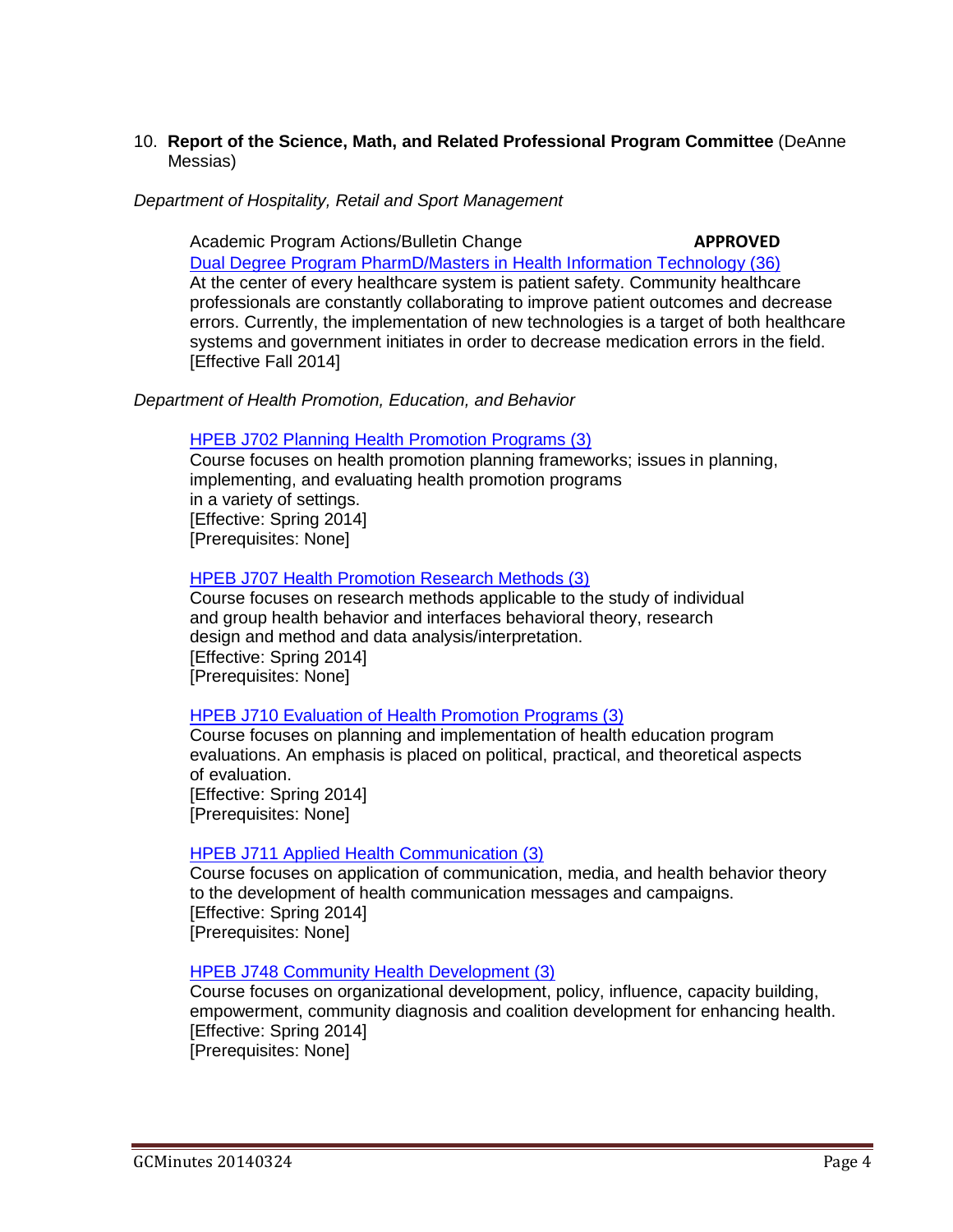## 11. **Report of the Humanities, Social Sciences, Education, and Related Professional Programs Committee** (J. Daniel Jenkins)

 *College of Arts and Sciences*

Academic Program Actions/Bulletin Change **APPROVED** [Unit name change from Department of Art to the School of Visual Art and Design](http://gradschool.sc.edu/facstaff/gradcouncil/2013/Visual%20Art%20&%20Design%20APA%20Name%20Change_Redacted.pdf)  A detailed formal proposal, including a strong endorsement of the College of Arts and Sciences, has been sent to the Provost's Office for action at the Provost, President, and Board of Trustees levels of the University. [Effective Fall 2014]

## *College of Education*

Academic Program Actions/Bulletin Change **TABLED** [Master of Science in Advanced Athletic Training](http://gradschool.sc.edu/facstaff/gradcouncil/2013/Master%20of%20Science%20in%20AthleticTraining%20APA_Redacted.pdf) (36)

The Master of Science in Advanced Athletic Training will replace the Master of Science in Physical Education with an emphasis in Athletic Training. We are requesting a bulletin change to reflect the new degree in Master of Science in Advanced Athletic Training, which will ultimately be required by the Commission on Accreditation for Athletic Training Education (CAATE). The curriculum for the MS in Advanced Athletic Training will be the same as our current Master of Science in Physical Education with a concentration in Athletic Training. Once the new degree program is in place, the Master of Science in Physical Education will be phased out.

[Effective Fall 2014]

## New Course Proposal **APPROVED**

[EDTE 841 Genre Study: Academic Writing](http://gradschool.sc.edu/facstaff/gradcouncil/2013/EDTE%20841%20NCP_Redacted.pdf) in Education (3)

An overview of academic writing in Education as a genre. Emphasis on defining and critiquing the genre, and producing papers, articles, proposals and/or dissertations. [Effective Summer I 2014]

[Prerequisite: Admission to a doctoral program in education or by permission of instructor]

Dr. Nancy Brown expressed concern that this doctoral level course has content that a student should have learned during matriculation up to the doctoral level. She questioned whether the content for this course was extracted from previous educational writing courses and if any courses were being eliminated. Representatives from the Department of Education responded that no course content had been extracted to create this course and that no courses would be eliminated.

Dr. Jenkins read the proposal justification, "Beginning doctoral students often have little experience with the genre of academic writing-either as readers or as writers. As such, they are not prepared to take a critical stance towards published writing or to produce their own. This course is intended to meet this need and also provide advanced doctoral students with mentoring as they write proposals, dissertations and articles."

With no additional questions or comments from Council members, the proposal was approved.